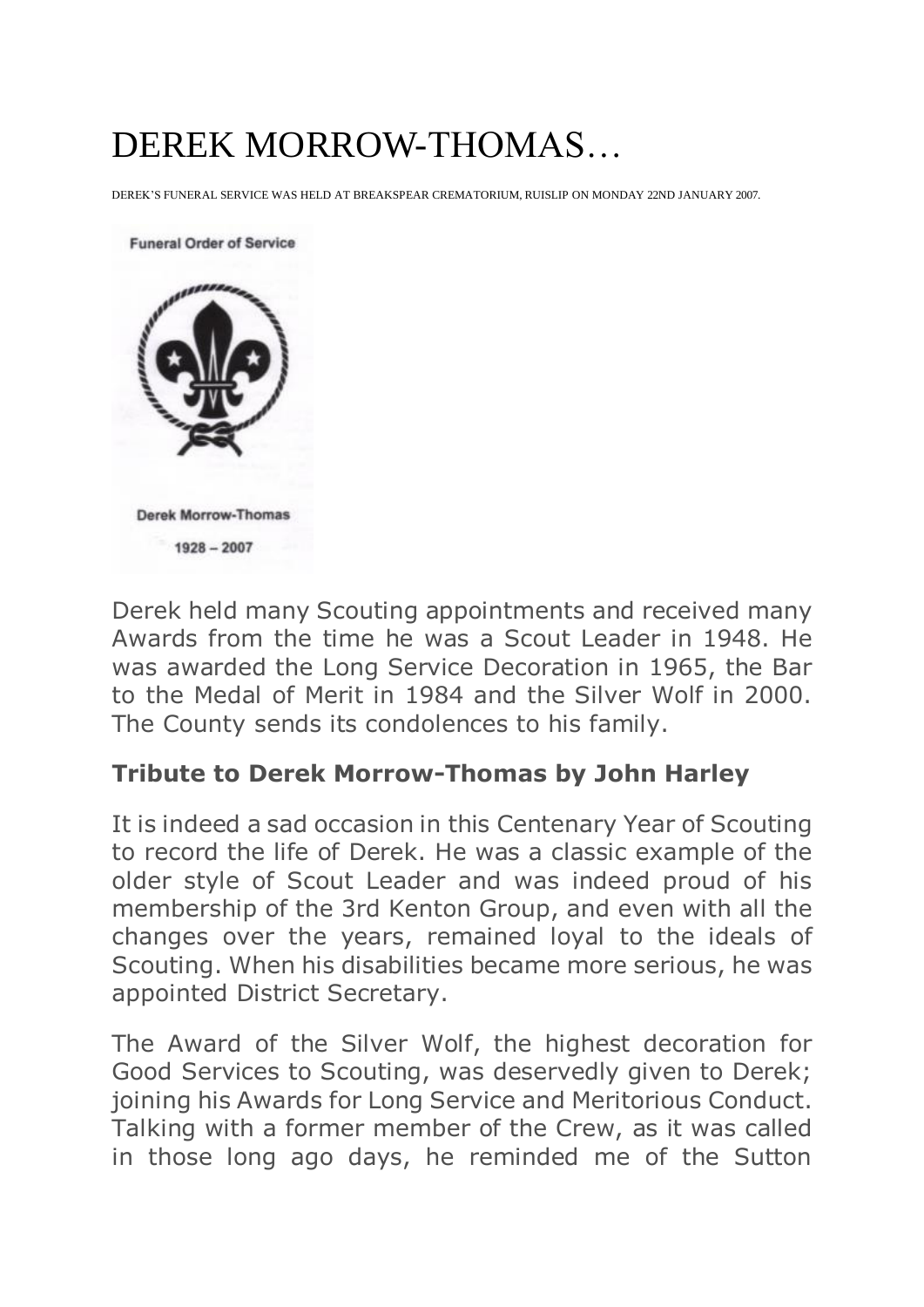Coldfield Jamboree in 1957 when, led of course by Derek, members camped at the Rover Moot (part of the 50th anniversary celebrations of Scouting).

Now we look forward to another World Jamboree with an exmember of the 3rd Kenton on the organizing Committee. Whenever there was something unusual happening in Scouting, and particularly within the 3rd Kenton, Derek would be there, leading the Crew. One cannot go far without appreciating the amount of assistance Derek gave to everyone, whilst holding down a job as a civil servant. We all owe him a tremendous debt of gratitude. John Harley

## **Tribute by Revd. David Aplin who officiated at Derek's funeral**

Derek was a devoted son especially in caring for his mother until her death in 1978. Derek did not mind leading the Crew into a few scrapes and doing things which now would be severely frowned on. Health and Safety did not exist then, and yet we survived – many of the activities encouraged by Derek would not be allowed today. Many of us remember the trips by river cruiser on the River Thames, and of course the Gang Shows. His needs became so much greater when in 1988 he had his leg amputated below the knee due to gangrene, and just 18 months later the other leg was amputated above the knee when its circulation packed up – he just kept on going with the aid of his electric wheelchair.



Derek was blessed with many friends who helped him through the stress and physical difficulties that this caused, especially Ernie and his wife Gladys, and of course devoted Elizabeth Furlong. Before the days of MOTs and seatbelts, the original Van was happily driven all over the country by